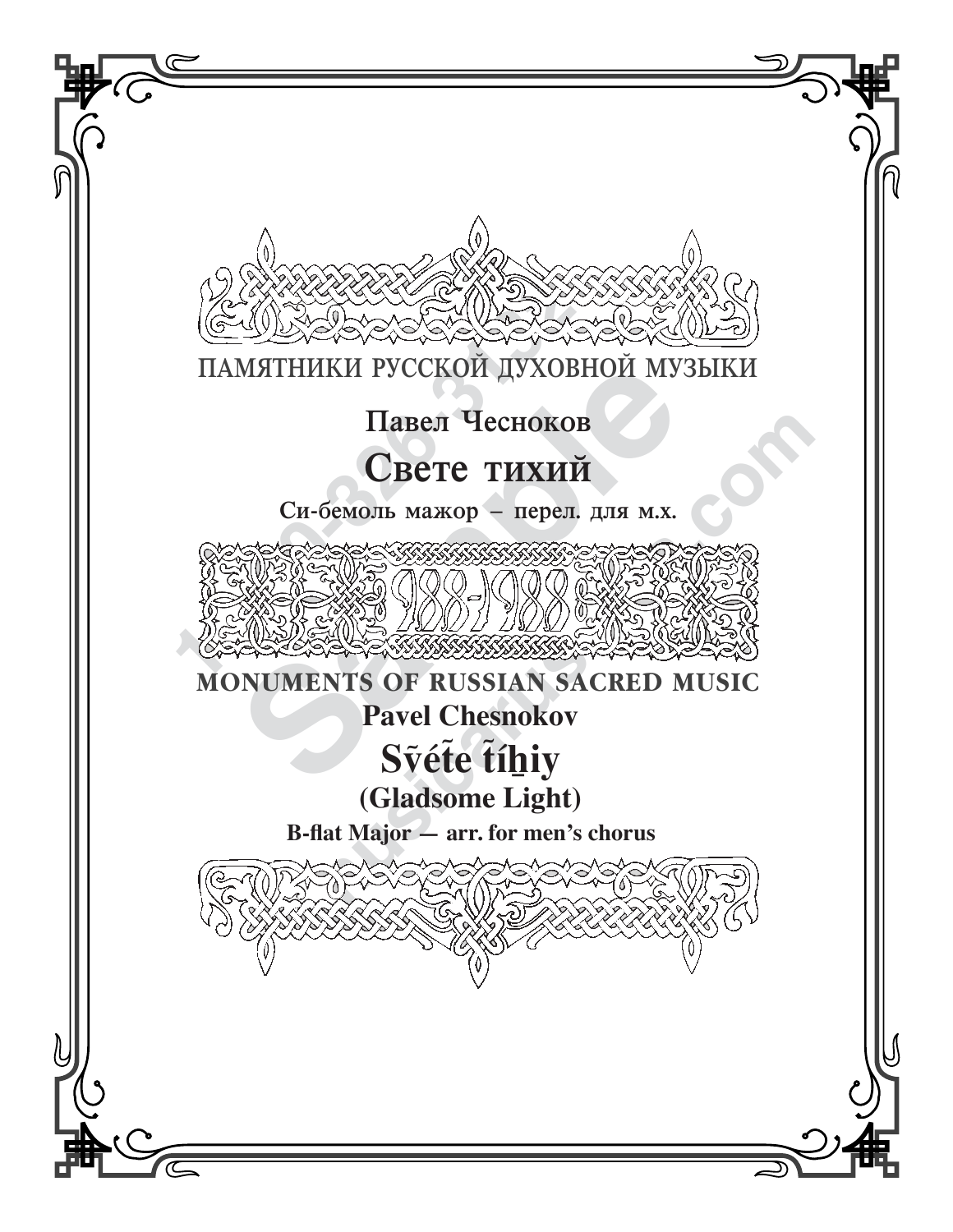## **EDITOR'S NOTES**

**CHESNOKOV, Pavel Grigor'yevich** (b. 12 [ 24] October, 1877, near Voskresensk, Moscow region; d. 14 March, 1944, Moscow)—graduated from Moscow Synodal School of Church Singing in 1895; 1895–99, studied composition with Sergei Taneyev; graduated from Moscow Conservatory in 1917 in conducting and composition (student of Mikhail Ippolitov-Ivanov). From 1895, taught church singing (chant) at the Moscow Synodal School; served as precentor in several Moscow churches and taught choral music at various schools. From 1920 to 1944 was professor of choral music at the Moscow Conservatory and conductor of several state choirs in Moscow.

ral works, over 400 of which are sacred. His major opera include<br>settings of the All-Night Vigil, two settings of the Memorial Service,<br>settings of the All-Night Vigil, two settings of indvidual hyms taken fire<br>ores, and p Chesnokov is the most prolific composer associated with the Moscow Synodal School: his compositional output includes over 500 choral works, over 400 of which are sacred. His major opera include three complete settings of the Divine Liturgy, two complete settings of the All-Night Vigil, two settings of the Memorial Service, and a setting of the Liturgy of Presanctified Gifts. In addition, he composed numerous settings of individual hymns taken from the ordinary of the Liturgy and Vigil, from feast-day propers, and paraliturgical concertos. His choral writing is characterized by a variety of textures, from austere unisons to sumptuous eight-voice polyphony, and colorful harmony, which he often "spices" with chromaticism. Approximately one third of his sacred works are chant-based, while the rest are free compositions.

"Gladsome Light," one of the most ancient of Christian hymns still in use today, is sung at the vesperal portion of the Eastern Orthodox All-Night Vigil, following the procession with the incense. Although the composer doesn't identify this composition as an arrangement of Kievan chant, the chant melody appears in somewhat embellished fashion throughout the piece.

sare chant-based, while the rest are free compositions.<br>
one of the most ancient of Christian hymns still in use today, is sung<br>
light Vigil, following the procession with the incense. Although the corresponding<br>
ingement most ancient of Christian hystoms stuff music bota, is sing at the versional portion of Christman by the procession with the incense. Although the composer doesn't identified Kievan chant, the chant melody appears in somew This edition is an arrangement for male chorus based upon the original first edition, which appeared as part of an anthology, *Vsenoshchnoe bdenie (dlia malogo smeshannogo khora), iz proizvedenii sovremennykh avtorov* ["All-Night Vigil" (for small mixed chorus), from the works of contemporary composers], volume 15, [Petrograd], P. Kireev, 1915 All performance indications have been retained from the source.

*—Vladimir Morosan*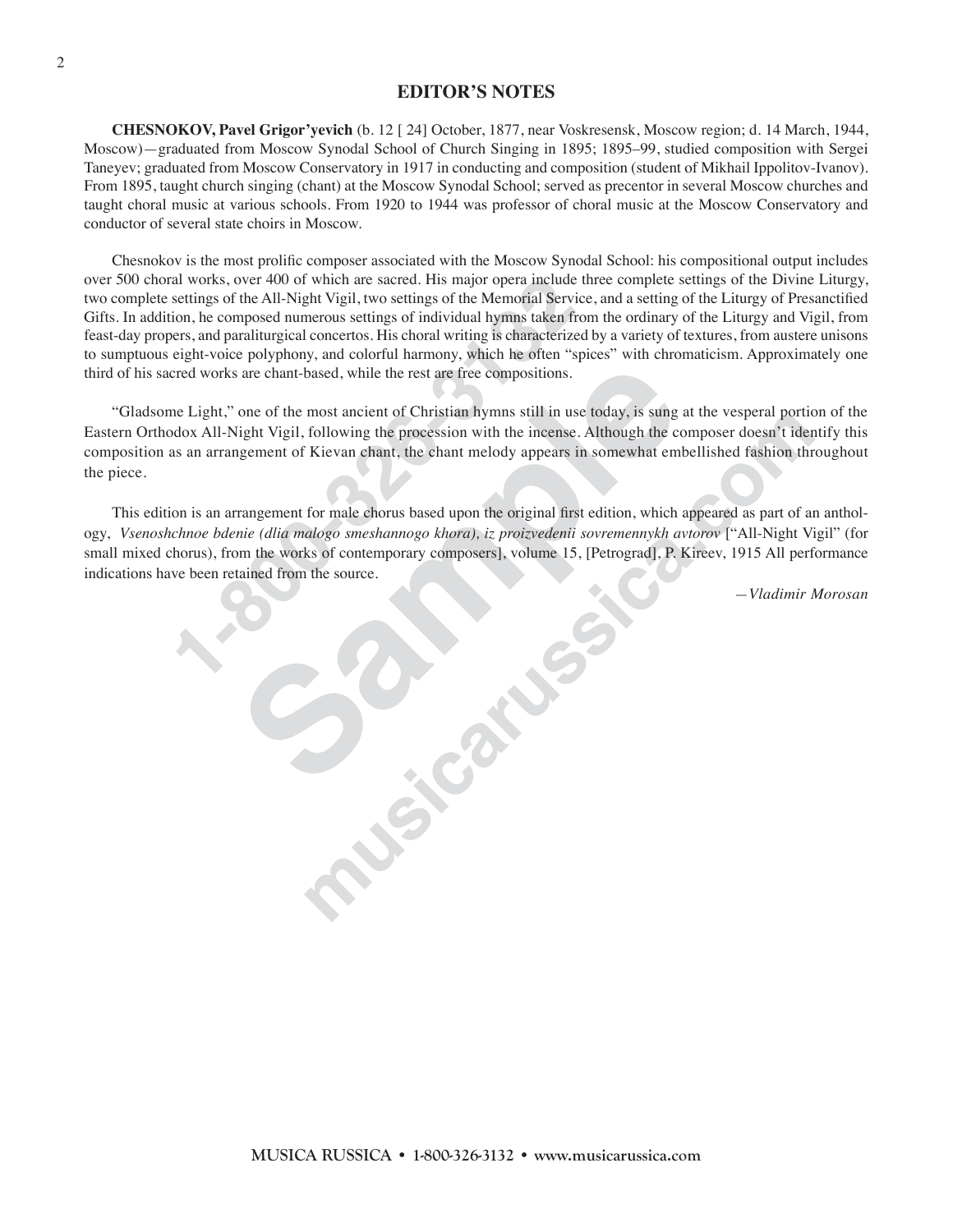*For the Harvard Glee Club*



## **Süéùe ùíìiy (Kíyevskogo rasöéva) Gladsome Light (Kievan Chant)** Свете тихий (Киевского распева)

O Jesus Christ!

Gladsome Light of the holy glory

and behold the light of evening,

Thou art worthy at every moment

of the Immortal Heavenly Father, holy and blessed—

Now that we have come to the setting of the sun,

we praise the Father, Son, and Holy Spirit—God.

to be praised in hymns by reverent voices.

Své-te tíhiy svîatiya slávï

 $\tilde{B}$ ezsm̃értnago Ottsá Ñebésnago, Svîatágo, Blazhénnago, Iisúse Hristé! Pr̃ishédshe na západ sólntsa, üíèevshe süet üeche´rñiy, poyém Ottsá, Sina i Svîatágo Dúha, Bóga. Dostóin yesí vo fšía vřemená pet bîti glásï prepodóbnimi; Sîñe Bózhïy, zhïvót dayáy,

ùe´mzhe ãir Ùâ sla´üit.

## O Son of God, Thou art the Giver of Life; therefore all the world glorifies Thee. *—from the Vesper Service*

 $-$ из Чина вечерни

**Pavel Chesnokov Arranged for male chorus by Vladimir Morosan**



ПРИМЕЧАНИЕ КОМПОЗИТОРА: Так как темп оч. медленный то лучше дирижировать на  $\frac{4}{8}$  .

COMPOSER'S NOTE: Since the tempo is very slow, it is better to conduct in  $\frac{4}{8}$ .

Copyright © 2021, by Musica Russica, Inc. All rights reserved.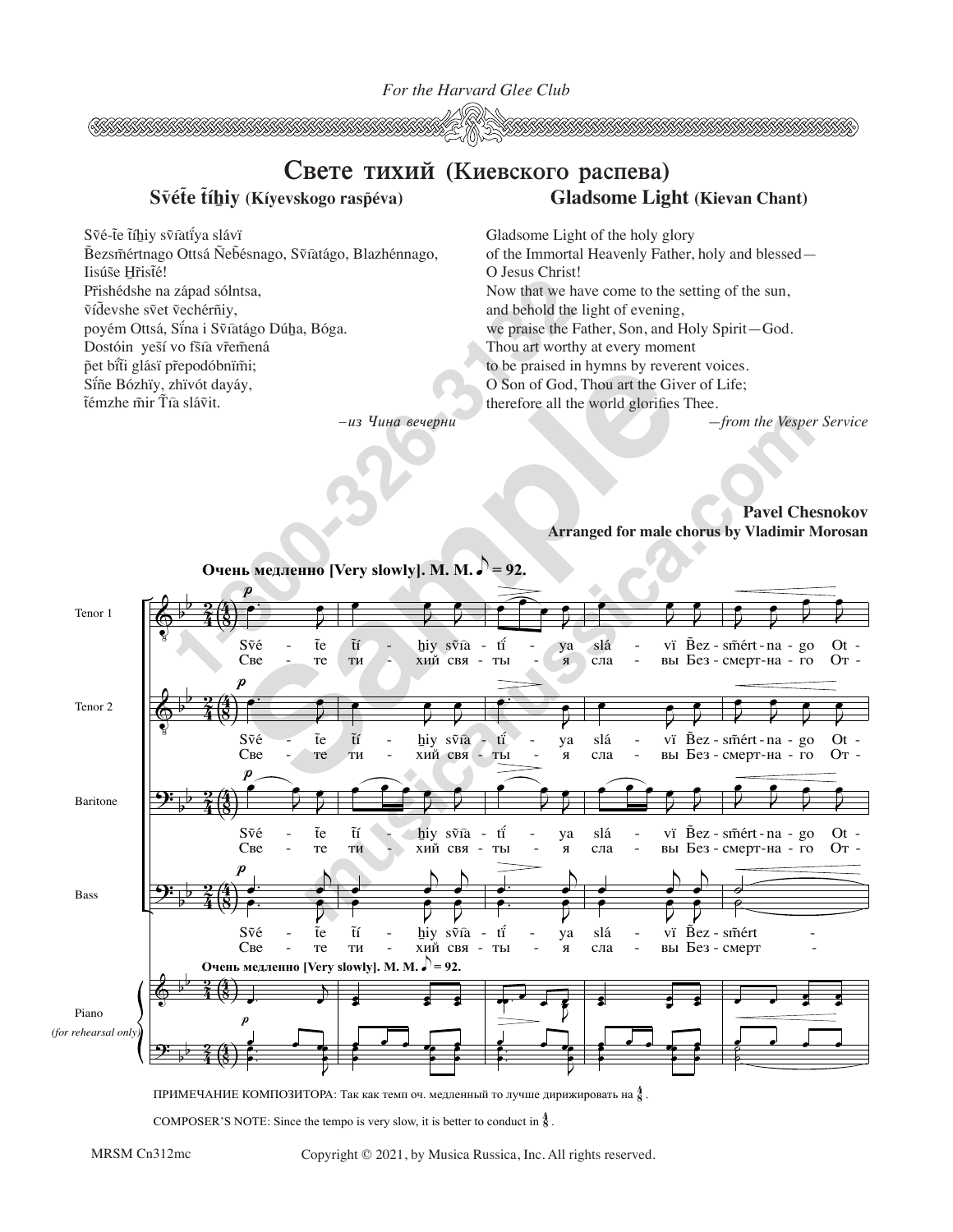

 $\overline{4}$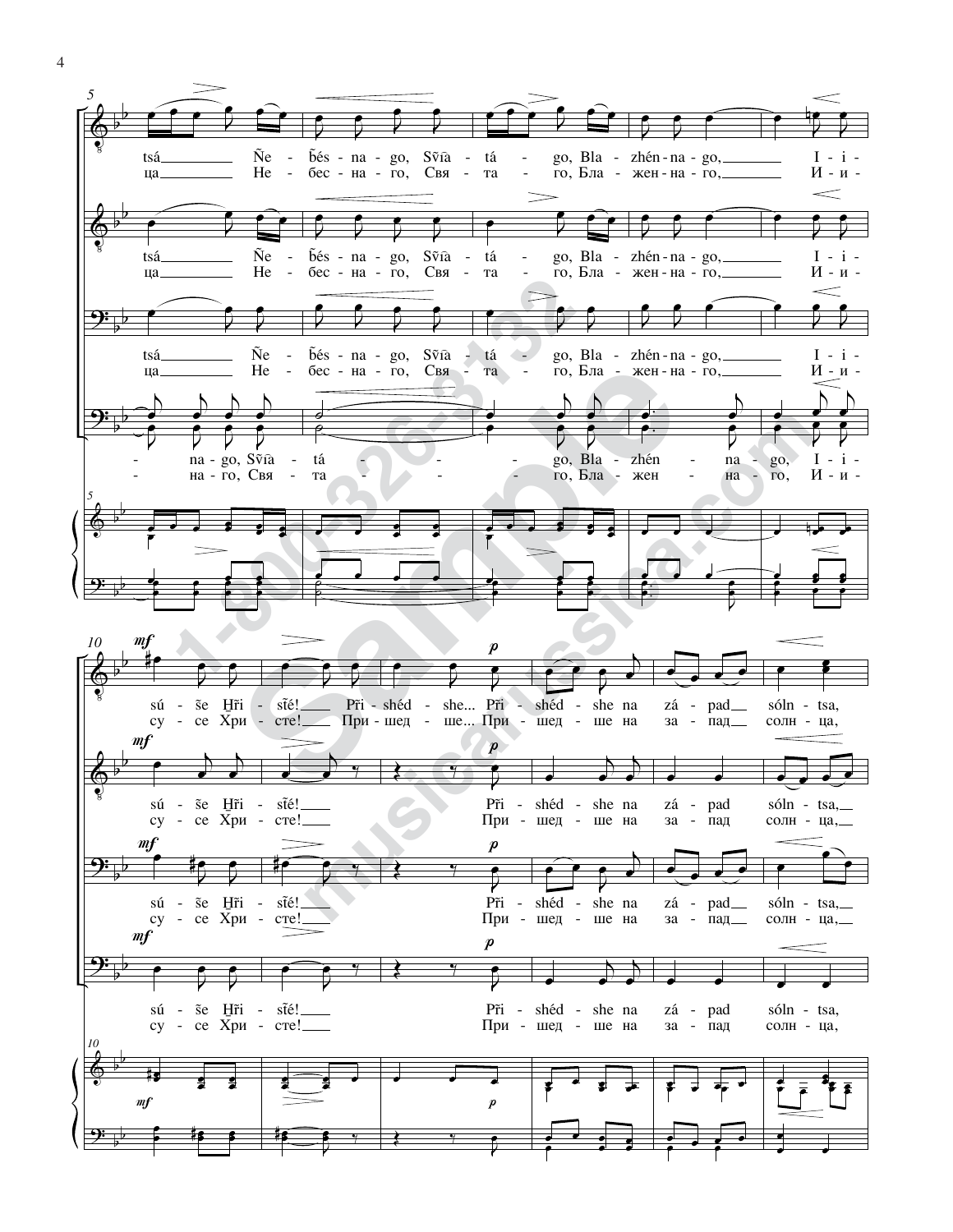